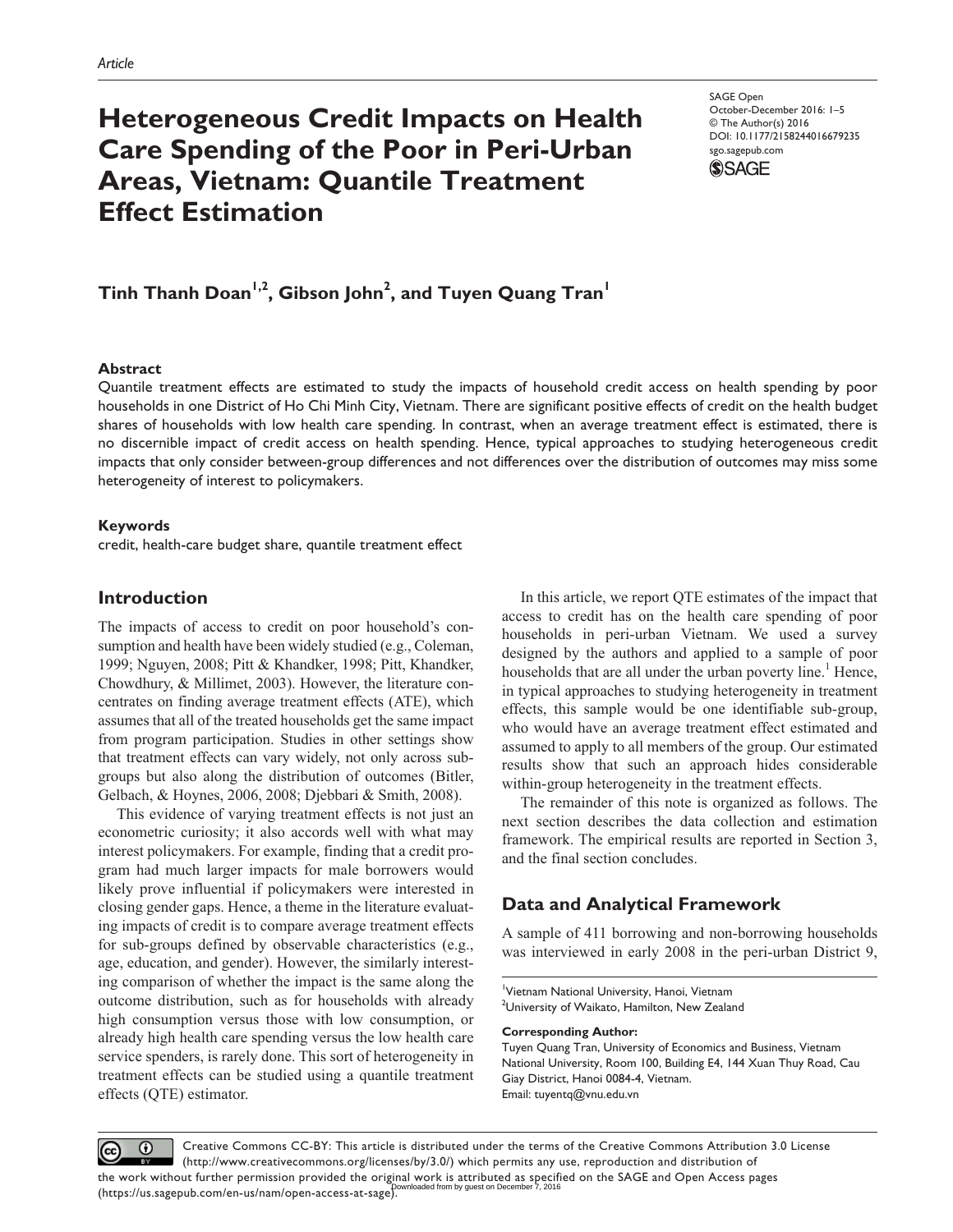Ho Chi Minh City, Vietnam. Because our focus is on microcredit impacts on poor households, the sample was selected from a list of poor households whose initial income per capita was below the HCMC general poverty line of Vietnam Dong (VND) 6 million (approximately US\$1 per day). The target sample size was set at 500 households, including 100 reserves, to achieve a realized sample of 400. In fact, 411 households were successfully interviewed, accounting for 26% of the total number of poor households in each of the selected wards in the district. The interviewed sample provides 304 borrowing households and 107 non-borrowing households, with 2,062 members, 955 (46.3%) males and 1,102 (53.7%) females. The sample is likely to be representative for the poor group whose initial income per capita is below the poverty line at the survey time in the district but will not be representative for Ho Chi Minh City nor for Vietnam.

The survey was designed to collect data on household and individual demographic–economic variables, commune characteristics, household durable and fixed assets, child schooling and education expenditure, health care, food, nonfood, housing expenditure, and borrowing activities. I also utilized global positioning system (GPS) receivers to collect data on locations of households and facilities to measure distances from each household to facilities.

The surveyed areas are located in the most dynamic region, Ho Chi Minh City, in Vietnam. The city is the biggest economic–financial center of the country; it accounted for only 6.6% of the country's population in 2005 but one third of its gross domestic product (GDP). The city economy has recently been growing at above 10% per annum.

The surveyed district is the 5th lowest population density district and one of the peri-urban districts of HCMC. When it was established in 1997, the district relied heavily on agricultural production, but its economic structure has changed drastically due to current fast industrialization and urbanization. The average growth rate of industrial production and services has been very high for the period 1997-2008, namely, 24.7% and 28.1% per year, respectively. The total number of enterprises, approximately 400 in 1997, increased to 1,658 in 2006. In addition, the district population growth rate is very high; it increased 59% over the period 1997- 2008. Population density within the surveyed district in 2008 is heterogeneous. Some wards are very highly populated, for example, Phuoc Binh (PB; 18,981 people/ $km^2$ ), Tang Nhon Phu A (TNPA; 6,546 people/ $km^2$ ), while others are relatively low, for example, Long Phuoc (LP; 300 people/ $km^2$ ) and Long Truong  $(577 \text{ people/km}^2)$ . The main economic activities of the district are non-farm economic activities such as industrial production, construction, and services. For our sample,  $72\%$  of household heads are small traders, housewives, casual workers, factory workers, and the jobless.

We use a quantile regression (QR) estimator, which examines the effects of the regressors on the dependent variable at various points on the conditional distribution of responses (e.g., at the 25th and 75th percentiles). The model specifies the  $\theta^{th}$  – quantile (0 <  $\theta$  < 1) of conditional distribution of the dependent variable; given a set of covariates  $x_i$ , and assume that residual distributions of each quantile are normally distributed, we have,

$$
Q_{\theta}\left(y_i \mid X_i\right) = \alpha_{\theta} + X_i \times \beta_{\theta} \tag{1}
$$

where  $y_i$  is the outcome of interest (the budget share for health care in this case) for household  $i$ , and  $x_i$  is a set of explanatory variables including an indicator for credit participation and variables measuring the household head's sex, age, marital status, and education, along with household size, household expenditure, initial income and assets, and location of the dwelling. The treatment variable of interest is credit participation, which equals one if a household had received any loans in the 24 months prior to the survey and zero otherwise. A total of 304 households were borrowers, and 107 households were non-borrowers under this definition. The estimator (Equation 1) is the solution to the following minimization problem (see Cameron & Trivedi, 2009):

$$
Q(\beta_{\theta}) = \min_{\beta} \sum_{i=1}^{n} [|y_i - X_i \beta_{\theta}|]
$$
  
= 
$$
\min \left[ \sum_{i: y_i \ge x_i \beta} \theta | y_i - x_i \beta_{\theta} | + \sum_{i: y_i < x_i \beta} (1 - \theta) | y_i - x_i \beta_{\theta} | \right] (2)
$$

In other words, this is the solution to a problem where the sum of the weighted absolute value of the residuals is minimized. As  $\theta$  is increased, the entire distribution of outcome *y* is traced, conditional on  $x_i$ . We estimate  $\beta_0$  for a particular  $\theta^{th}$  quantile of distribution rather than β. If we estimate β for θ, then much more weight is placed on prediction for observations with  $y \geq$  $x_i \beta$  than for observations with  $y \le x_i \beta$  (i.e., 1 – θ).

When QR is adapted to investigate heterogeneity in program impacts, the QTE of Heckman, Smith, and Clements (1997) results. Let  $Y_1$  and  $Y_0$  be the outcome of interest for the treated (1) and comparison groups (0).  $F_1(y|x_i) = Pr[Y_1 \leq$  $y|x_i]$  and  $F_0(y|x_i) = Pr[Y_0 \le y|x_i]$  are the corresponding cumulative distribution functions of  $Y_1$  and  $Y_0$  conditional on  $x_i$ . If θ denotes the quantile of each distribution, then  $y_θ(T) = inf{y$ :  $F_T(y|x) \ge \theta$ , T = 0, 1 (treatment status) where "inf" is the smallest value of  $y_{\theta}$  that meets the condition in the braces. For example,  $y_{0.25} = \inf\{y: F_T(y) \ge 0.25\}$ , T = 0, 1. The quantile treatment effect at quantile  $\theta^{th}$  is defined as  $\Delta_{\theta} = y_{\theta}(T = 1)$  $-y_{\theta}(T=0)$ , and the  $\Delta_{\theta}$  is the difference between the outcome of interest for the treatment and comparison groups at a particular  $\theta^{th}$  quantile. In other words, the QTE shows how the treatment effect changes across specified percentiles of the outcome distribution.

The QTE relies on the rank-invariance assumption, that the relative value (rank) of the potential outcome for a given household would be the same under assignment to either treatment or comparison group (Firpo, 2007). However,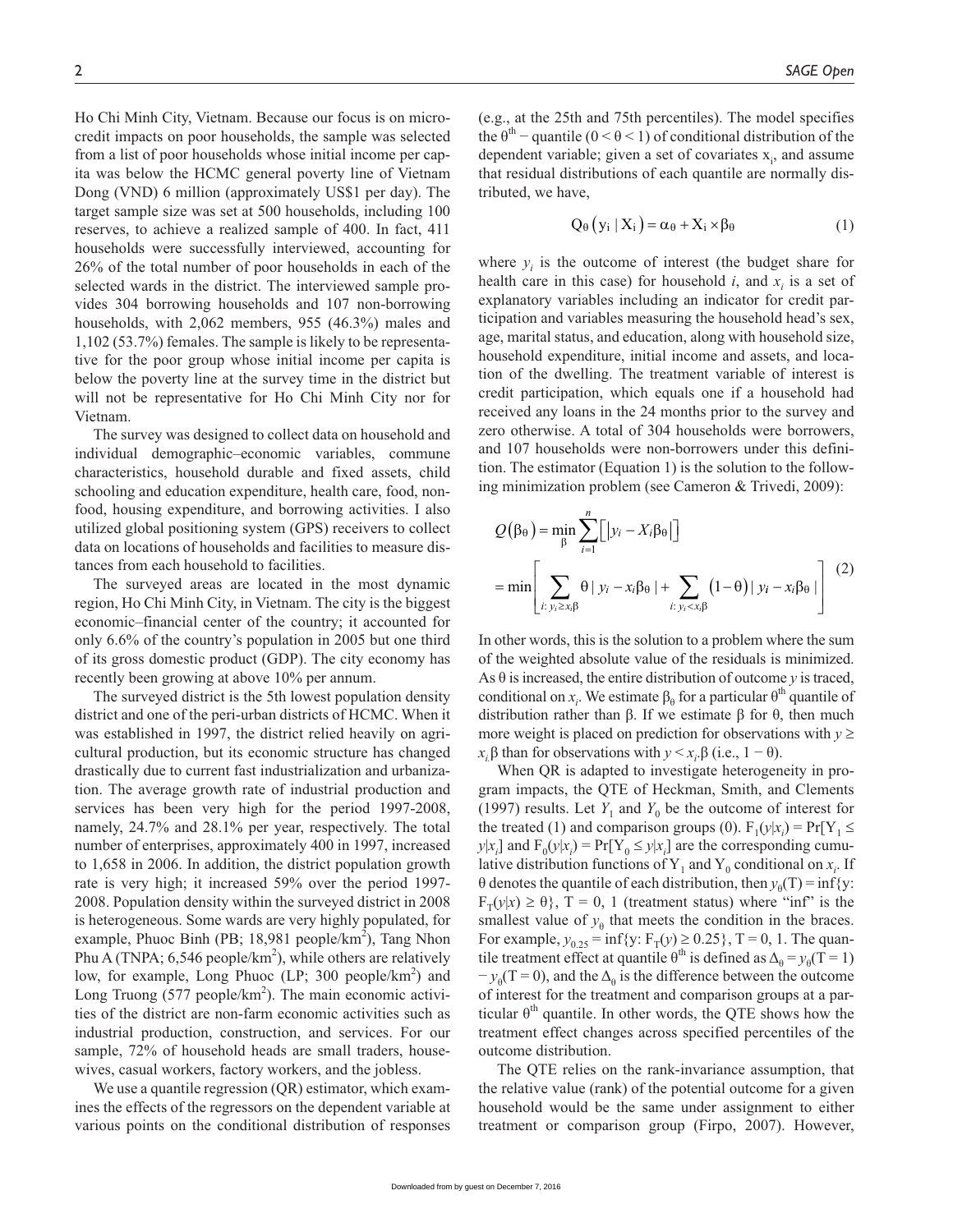|             | м |                                                                                                                          | 25th percentile |           | 50th percentile |           | 75th percentile |           |
|-------------|---|--------------------------------------------------------------------------------------------------------------------------|-----------------|-----------|-----------------|-----------|-----------------|-----------|
|             |   | <b>NB</b>                                                                                                                |                 | <b>NB</b> |                 | <b>NB</b> |                 | <b>NB</b> |
| expenditure |   | Health Care 299.67 (6.43) 220.84 (5.31) 63.17 (1.84) 12.08 (0.61) 119.67 (3.37) 69.67 (2.26) 290.42 (7.50) 185.00 (6.06) |                 |           |                 |           |                 |           |

**Table 1.** Monthly Average Health Care Expenditure of B and NB.

*Note.* The budget share for health care in the parentheses. B = borrowers; NB = non-borrowers.

**Table 2.** Quantile Regressions of Credit Impact on Budget Shares of Health Care Expenditure.

| Explanatory<br>variables | Basic specification |               |                   |                            | Extended model specification |                              |                   |                   |
|--------------------------|---------------------|---------------|-------------------|----------------------------|------------------------------|------------------------------|-------------------|-------------------|
|                          | 0.25                | 0.50          | 0.75              | OLS                        | 0.25                         | 0.50                         | 0.75              | <b>OLS</b>        |
| Credit dummy             | $0.0078(0.002)$ **  | 0.0060(0.006) | $-0.0009(0.016)$  | 0.0088(0.011)              | 0.0093(0.002)                | $0.0115(0.006)$ <sup>1</sup> | $-0.0053(0.016)$  | 0.0114(0.011)     |
| Log size                 | 0.0029(0.0020)      | 0.0048(0.006) | 0.0139(0.013)     | $-0.0120(0.014)$           | 0.0020(0.003)                | 0.0034(0.007)                | 0.0061(0.014)     | $-0.0108(0.013)$  |
| Log PCX                  | $-0.0021(0.0015)$   | 0.0004(0.004) | $0.0287(0.01)$ ** | $0.0303(0.012)$ *          | $-0.0037(0.002)*$            | $-0.0014(0.005)$             | 0.0140(0.012)     | $0.0252(0.014)^T$ |
| Constant                 | 0.0110(0.0114)      | 0.0037(0.032) | $-0.1547(0.063)*$ | $-0.1475(0.082)^{\dagger}$ | $-0.0102(0.027)$             | $-0.0764(0.052)$             | $-0.3048(0.133)*$ | $0.3459(0.133)*$  |

*Note.* Bootstrap standard errors in parentheses with 1000 replications; OLS standard errors are robust. Dependent variable is the budget share for health spending; Log size is the log of household size; Log PCX is monthly expenditure per capita (in log). The number of observations is 411 households. Both the basic and extended models control for location dummies. The extended model specification further controls for head's sex, age, marital status, education, and initial income per capita and assets. OLS ordinary least square

† Significant at 10%. \*Significant at 5%. \*\*Significant at 1%.

because outcomes for the same household may differ from one distribution to another based on observable and unobservable characteristics, bounds have to be computed for the QTE (Heckman et al., 1997). Even without rank invariance, the QTE may still be meaningful as policymakers may be interested in the marginal distributions of the potential outcomes. In such cases, QTE is simply the difference between the same quantile of the marginal distributions of outcomes for the treated households and for comparison group households.

Heterogeneity in the outcome variable may correspond either to variation across particular sub-groups (or cohorts) in the population that would generate a local average treatment effect (LATE) or to impacts of unobservable characteristics (Angrist, 2004). In this article, we assume that we have a homogeneous population, so there are no sub-groups that would have the LATE (and for whom a particular instrumental variable might bind while it does not bind for others), and that the heterogeneity in the outcomes comes from the random errors. Because we assume it is unobservables rather than local treatment effects causing the heterogeneity, we do not necessarily need an instrumental variable estimator (which can be combined with the QTE to address bias from selection on unobservable characteristics (Abadie, Angrist, & Imbens, 2002)). If good instruments are available, the QTE with instrumental variables (IQTE) may be more precise than the conventional IV estimator at the median (Abadie et al., 2002) in addition to addressing the potential selection bias. However, in previous results with the same data used here, no good instruments are identified (Doan, Gibson, & Holmes, 2014), so we rely on the assumption that the selection into the treatment is based on observables.

## **Empirical results**

Table 1 presents unconditional differences in monthly average health care expenditure (in 1,000 Vietnam Dong) and in the health care budget share. At all points in the distribution of health care spending considered here, households who were borrowers spent more on health than their non-borrowing counterparts. The households that borrowed had similar initial income and assets to the non-borrowers, but higher current total monthly consumption (appendix). So, one possible reason for higher health care spending might be that the same budget share generates more spending for richer households. However, in fact, that is not the case; the borrowing households also are devoting larger *shares* of their budgets to health at all points in the distribution.

To see whether the higher health care spending of borrowers across the distribution persists when we condition on explanatory variables, we estimate QTE at the 25th, 50th, and 75th percentiles (Table 2). The table also presents ordinary least squares (OLS) estimates in the final column of each panel. The explanatory variables used are listed in the appendix. Our basic specification includes location, household size, and expenditure per capita in addition to the credit participation treatment variable, while an extended specification adds the gender, age, marital status, and education of the household head, and pre-treatment values of income per capita and assets. $<sup>2</sup>$ </sup>

In both the basic and extended specifications, there is considerable heterogeneity in the treatment effects of credit on the health care budget share (Table 2). For households with health budget shares below the median, access to credit is associated with significantly higher health care spending.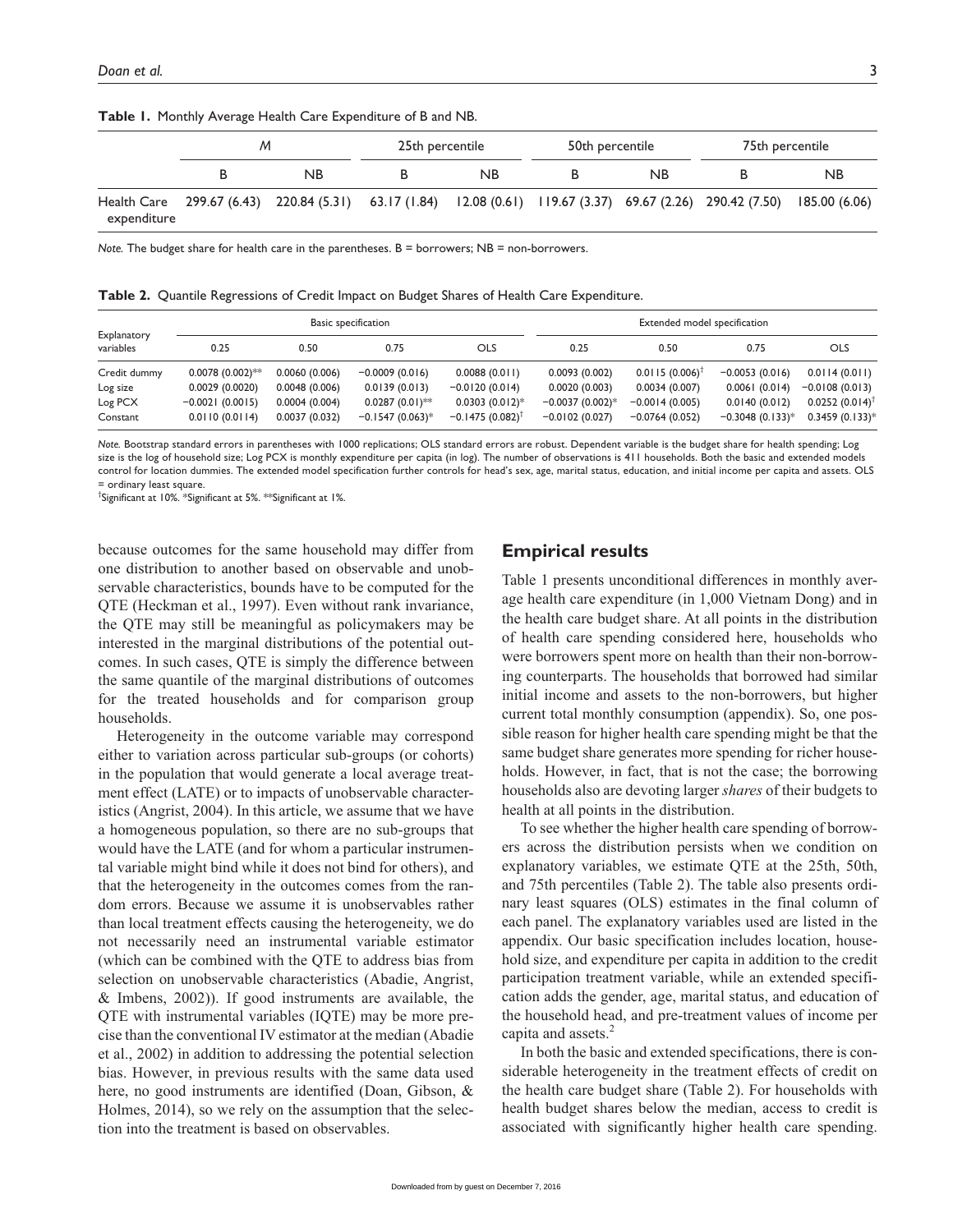However, for households above the median, health care spending goes down (insignificantly) when a household is a borrower. The same pattern is observed when using the extended model specification. In neither case would these effects be apparent when using OLS.

Thus, it appears that access to credit increases the health care budget share of households who had lower health care budget shares prior to their credit participation. This positive effect of credit is hidden when estimating an average treatment effect, although the sample is for a homogeneous group of urban households from one district who are all below the poverty line.

There also appears to be some heterogeneity in the effect of per capita household expenditure (used as a proxy for permanent income) on the health care budget share. The OLS estimates suggest that the health care budget share rises by about three percentage points for every one log point increase (approximately two standard deviations) in per capita expenditure. However, this hides an effect (which is statistically significant in the extended specification) of the budget shares falling with higher expenditure at the 25th percentile.

## **Conclusion and Limitations**

Treatment effects can vary widely, not only across sub-groups but also along the distribution of outcomes. In this note, we provide an example where our sample is all under the urban poverty line and would typically be considered one identifiable sub-group, for which an average treatment effect would be estimated. Yet we find considerable heterogeneity in treatment effects within this seemingly homogeneous sample, which would be hidden if we only reported an average treatment effect.

Specifically, although OLS estimates of ATE show no significant effect of credit participation on health care budget shares, the QTE estimates show that credit has positive impacts on health care budget shares for households with low levels of health care spending. From a policy point of view, this suggests that facilitating access to credit sources may be a significant factor in improving health status of the urban poor, and the policy may work better if it is better designed targeting the right families who need the help most.

Land loss (due to urbanization) may be an issue in fast growing/urbanizing areas in HCMC as well as in other big cities in Vietnam and where the capital market is less developed then informal sector has a role to play in which interpersonal relationship or social capital may affect the access to credit. It may be appropriate to instrument the credit access by these factors in an IV model. This limitation opens up a venue for future study. Furthermore, our study focuses on peri-urban areas of HCMC, the biggest city. However, the households in big cities may be different from those in smaller cities as well as in other regions of the country where socioeconomic conditions are fairly diversified. As a result, our results may not be representative of the whole country.

## **Appendix**

Descriptive Statistics and t Values for Equal Means by Borrowing Status.

|                                                 | <b>Borrowers</b> |           | Non-borrowers |         |          |
|-------------------------------------------------|------------------|-----------|---------------|---------|----------|
| Variables                                       | M                | <b>SD</b> | M             | SD      | t Value  |
| Variable for basic specification                |                  |           |               |         |          |
| Monthly health care expenditure                 | 299.671          | 582.295   | 220.840       | 551.908 | 1.25     |
| Health budget share                             | 0.064            | 0.092     | 0.053         | 0.093   | 1.07     |
| Household size in log                           | 1.554            | 0.440     | 1.354         | 0.577   | $3.26**$ |
| Total monthly expenditure                       | 4,416            | 2,738     | 3,602         | 2,597   | $2.75**$ |
| Monthly expenditure per capita in log           | 6.691            | 0.484     | $6.6$         | 0.596   | 1.25     |
| Location                                        |                  |           |               |         |          |
| Tang Nhon Phu A (Yes $= 1$ )                    | 0.188            | 0.391     | 0.299         | 0.460   | $2.24*$  |
| Long Truong (Yes = $\vert$ )                    | 0.313            | 0.464     | 0.234         | 0.425   | 1.61     |
| Long Phuoc (Yes = $\vert$ )                     | 0.322            | 0.468     | 0.243         | 0.431   | 1.60     |
| Phuoc Binh (Yes = $\vert$ )                     | 0.178            | 0.383     | 0.224         | 0.419   | 1.01     |
| Additional variable for extended specification  |                  |           |               |         |          |
| Head's sex (male $= 1$ )                        | 0.507            | 0.501     | 0.505         | 0.502   | 0.03     |
| Head's education (year)                         | 4.911            | 3.350     | 4.664         | 3.760   | 0.60     |
| Married (yes $= 1$ )                            | 0.648            | 0.478     | 0.607         | 0.491   | 0.74     |
| Head's age (year)                               | 52.901           | 13.97     | 59.467        | 15.46   | $3.87**$ |
| Initial assets including land and assets in log | 13.183           | 1.243     | 12.977        | 1.667   | 1.17     |
| Initial income per capita in log                | 8.161            | 0.227     | 8.114         | 0.347   | 1.31     |
| Observations (households)                       |                  | 304       |               | 107     |          |

*Note.* Assets, income, and expenditures are measured in VND 1,000. These variables are used in models in Table 2. VND = Vietnam Dong. *t* value statistically significant at † 10%. \*5%. \*\*1%.